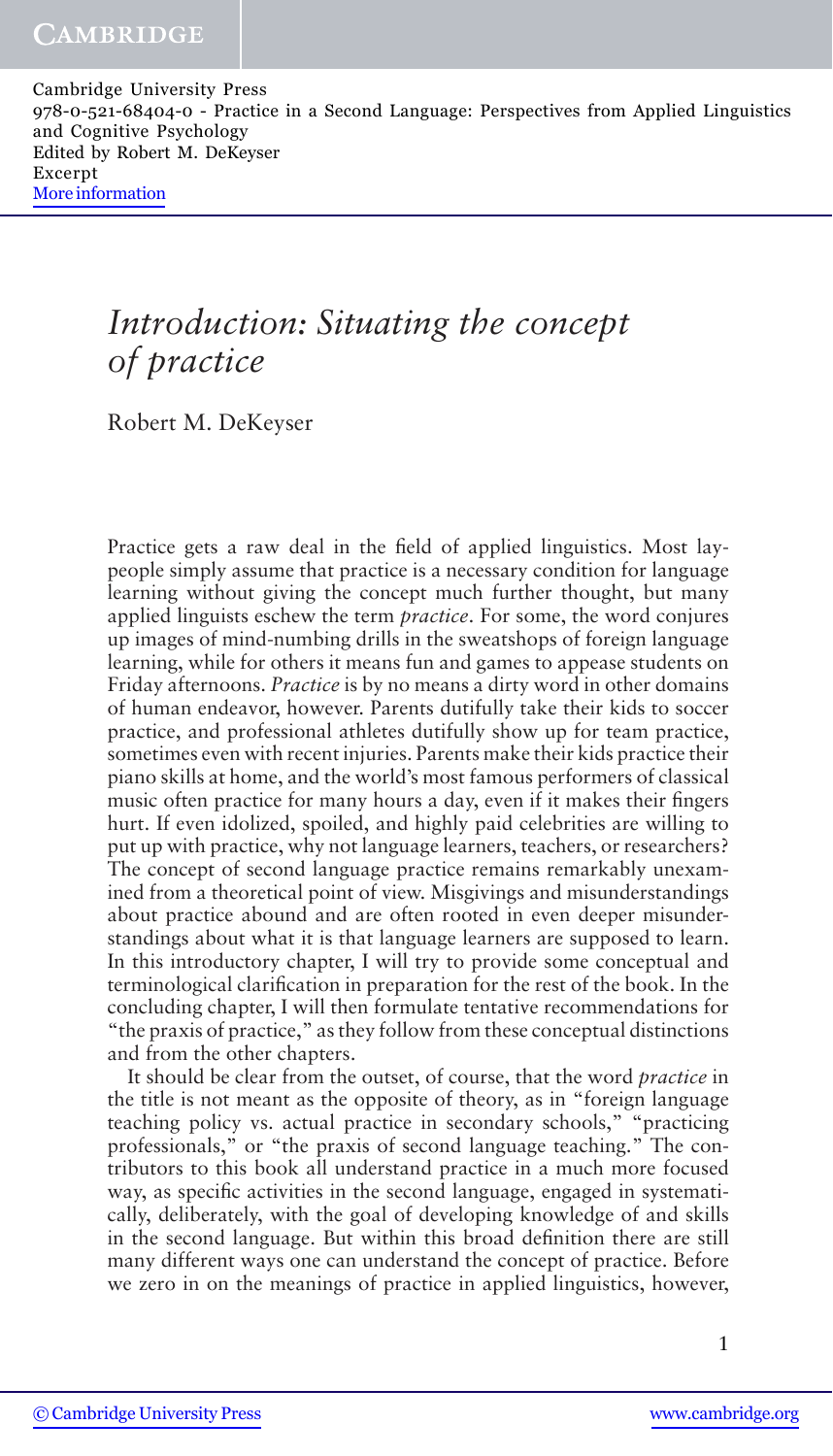| Cambridge University Press                                                               |  |
|------------------------------------------------------------------------------------------|--|
| 978-0-521-68404-0 - Practice in a Second Language: Perspectives from Applied Linguistics |  |
| and Cognitive Psychology                                                                 |  |
| Edited by Robert M. DeKeyser                                                             |  |
| Excerpt                                                                                  |  |
| More information                                                                         |  |
|                                                                                          |  |

## 2 *Robert M. DeKeyser*

let us have a brief look at how cognitive and educational psychologists have used the term.

# **The notion of practice in cognitive psychology**

The study of skill acquisition is an important area within cognitive psychology (for a good, concise overview see Carlson, 2003). Researchers in that area have documented the acquisition of skills in a wide variety of domains, from algebra, geometry, and computer programming to learning how to drive a car or how to roll cigars. Increasingly, they also employ neuroimaging and other neurological data to document how different skills and different stages in the acquisition of the same skill are represented in the brain (e.g., Anderson, Bothell, Byrne, Douglass, Lebiere, & Qin, 2004; Posner, DiGirolamo, & Fernandez-Duque, 1997). Researchers who study skill acquisition processes all agree that reaction time and error rate decline gradually as a function of practice with a given task. But how is practice defined in this literature?

Carlson, a well-known contemporary theorist of skill acquisition, defines practice simply as "repeated performance of the same (or closely similar) routines" (1997, p. 56). This definition could easily be misinterpreted and may seem a throwback to the heydays of behaviorism; it does not define practice in terms of cognitive processes at all. Clearly, this cannot be what Carlson has in mind, however, because he defines skill as "the ability to routinely, reliably and fluently perform goal-directed activities as a result of practice with those activities" (1997, p. 45). The definition in Newell and Rosenbloom is more precise: "Practice is the subclass of learning that deals only with improving performance on a task that can already be successfully performed" (1981, p. 229). Not only does this definition make the learning/improving component of practice explicit, it also states clearly that practice in the narrow sense applies only to a task that can already be successfully performed. But the definition still remains vague because it does not say what constitutes a task. Is speaking French a task, or requesting a glass of water in French, or does using a conditional verb form to do this constitute a task? Any task outside the laboratory, whether in school or in "the real world," consists of many components. Could practice be defined as referring to repeated engaging/improving in task components that can already be successfully performed? If so, how narrowly could a task component be defined? And would practice of task components separately be better or worse than practice of the whole task? There is no general answer to the latter question (VanLehn, 1989), but Lee and Anderson (2001), for instance, show how the learning of at least one complex task reflects the learning of much smaller parts.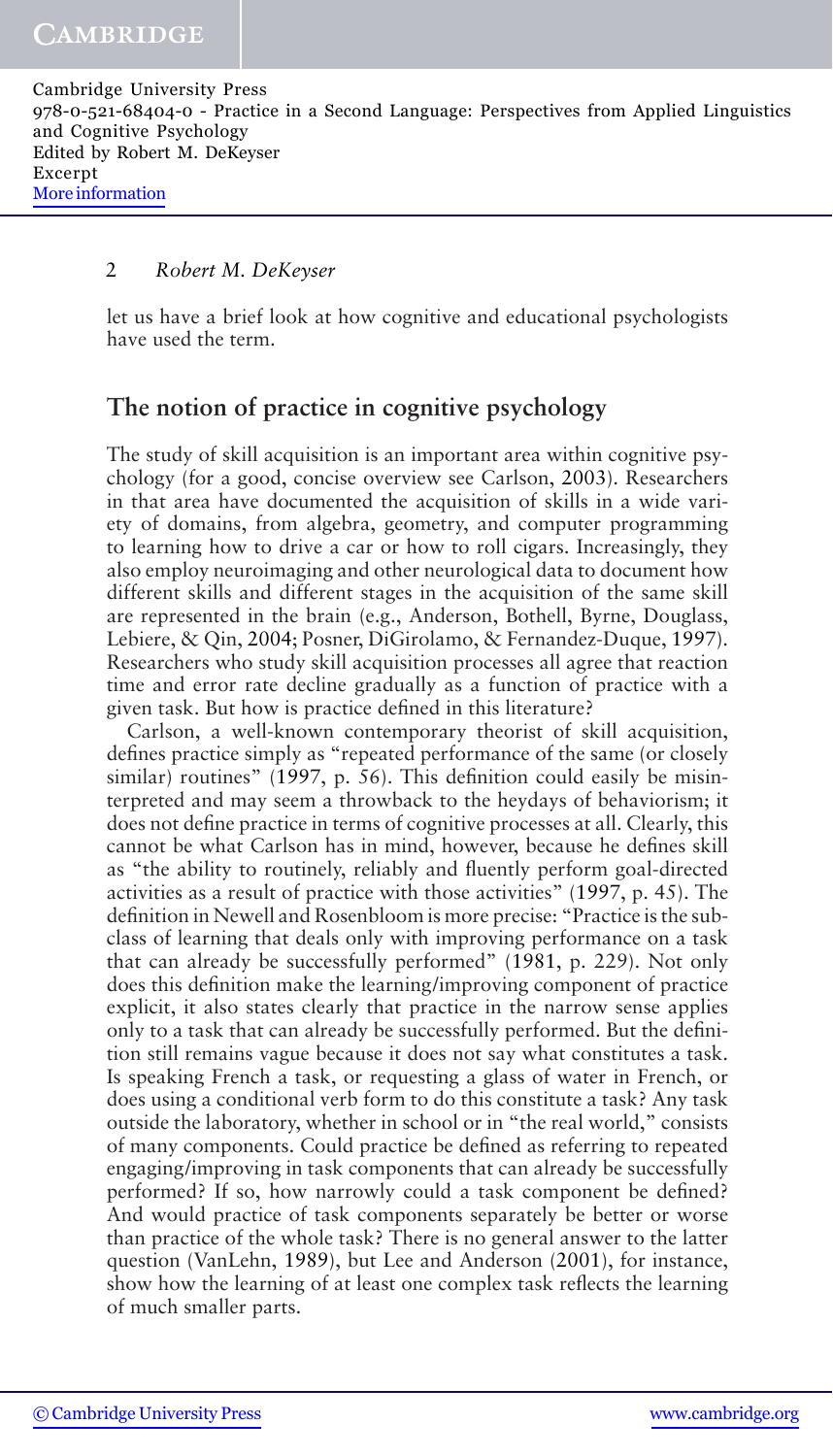## *Situating the concept of practice* 3

This brings us to the related question of the specificity of practice effects in skill learning. If tasks can be defined at such a low level, then how different can they be before they are different altogether? In other words, how much does practice on a task that shares certain characteristics with another, but also differs from it in a crucial way, contribute to improving performance on this other task? What determines transfer of the effect of practice? A number of studies have shown that the practice effect is quite specific in the sense that there is only minimal transfer between tasks that superficially appear to be each other's mirror image, such as writing versus reading a computer program (see esp. Singley & Anderson, 1989; cf. also Anderson, 1993, chap. 9; Müller, 1999).

This specificity of the practice effect is explained by the well-known distinction between declarative and procedural knowledge. In most forms of skill acquisition, people are first presented with *information*, e.g., rules about how to write a computer program or put a French sentence together in explicit form ("declarative knowledge"). Through initial practice they incorporate this information into *behavioral routines*("production rules," "procedural knowledge"). This procedural knowledge consists of very specific rules and can be used fast and with a low error rate, but the disadvantage is its lack of generalizability.

Once established, procedural knowledge can become automatized. *Automatization* is a rather difficult concept because the term is used at three levels of generality, at least. In the broadest sense, it refers to the whole process of knowledge change from initial presentation of the rule in declarative format to the final stage of fully spontaneous, effortless, fast, and errorless use of that rule, often without being aware of it anymore. In a narrower sense, it refers to the slow process of reducing error rate, reaction time, and interference with/from other tasks that takes place after proceduralization. In the most specific sense, it designates a merely quantitative change in the subcomponents of procedural knowledge to the exclusion of any qualitative change or restructuring (i.e., excluding changes in which small subcomponents make up procedural knowledge at a given stage of skill development or how they work together).

Automatization in the last two meanings of the word is characterized by the "power law of practice": regardless of the domain of learning, both reaction time and error rate decline over time according to a very specific function that is mathematically defined as a power function; hence the term (see esp. Anderson, 2000; Newell & Rosenbloom, 1981). While the exact nature of the processes underlying the shape of this function (e.g., quantitative vs. qualitative change) is still a matter of debate, and while some question the universality of the power law (see esp. Anderson, 2000; Delaney, Reder, Staszewski, & Ritter, 1998; Haider & Frensch, 2002; Logan, 1988, 1992, 2002; Palmeri, 1997, 1999; Rickard, 1997,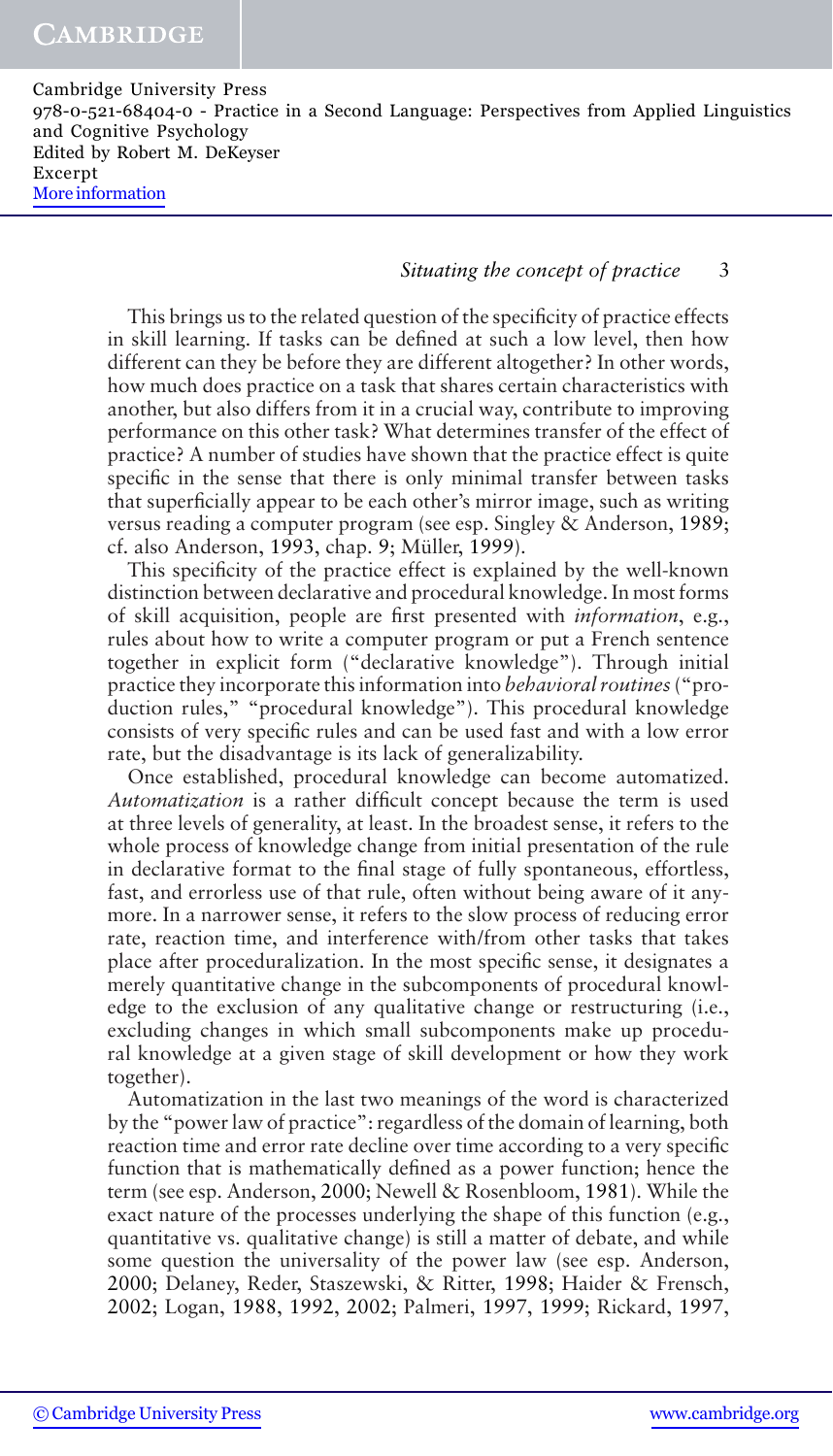#### 4 *Robert M. DeKeyser*

1999, 2004), all agree that reaction time and error rate (some studies also document decreased interference with/from simultaneous tasks) decline gradually as a function of practice with a given task.

The more automatized procedural knowledge becomes the clearer these effects. The transfer found between program reading/writing or, in the case of L2 learning, between production/comprehension skills, then, is explained by the fact that practice in each skill reinforces to some extent the declarative knowledge that is applicable to both. The procedural knowledge, however, is too specific to be transferred from one skill to another; therefore, the practice effect is highly skill-specific.

It should be pointed out here that automatized knowledge is not exactly the same as implicit knowledge. While implicit knowledge or implicit memory is always defined with reference to lack of consciousness or awareness (see, e.g., Reingold & Ray, 2003), absence of awareness is *not* a requirement for automaticity. Hence, one can have knowledge that is implicit but not automatic (because error rate is too high and speed is too low) in cases of incomplete implicit learning (the pattern may be merely probabilistic, so the learner feels unsure, hesitates, and often gets it wrong). On the other hand, one can have knowledge that is automatic but not implicit (because the learner has attained high speed and low error rate but is still conscious of rules, for instance, because he or she is a language teacher, whether of L1 or L2, or a linguist).

A further question concerns the nature of the practice effect for relatively complex tasks: Does it reflect speeding up small components (automatization in the narrowest sense), changing the nature of small components (restructuring), speeding up the way they work together, or changing the nature of how they work together (strategic change)? Increasingly, researchers find that automatization in the narrowest sense is probably much more limited than often assumed and that "attention is subject to a far greater degree of top-down control" (Pashler, Johnston, & Ruthruff, 2001, p. 648).

In the same way that it is hard to decide whether and how to break up a task into components to be practiced separately, it is hard to decide how often to provide feedback on performance in complex tasks. Wulf, Schmidt, and Deubel (1993) found that constant feedback was better for learning fine parameters of a task, whereas intermittent feedback (63 percent of the time) was better for learning the task as a whole. As this study involved a perceptual-motor task, it is unclear to what extent its findings would generalize to a cognitive skill such as language learning, however. Moreover, decisions need to be made about when to provide feedback. On the one hand, immediate feedback may disrupt the execution of higher-order routines that are also being learned (cf. Schooler & Anderson 1990, quoted in Anderson, 2000), but on the other hand, feedback should not be delayed too much because it may be most efficient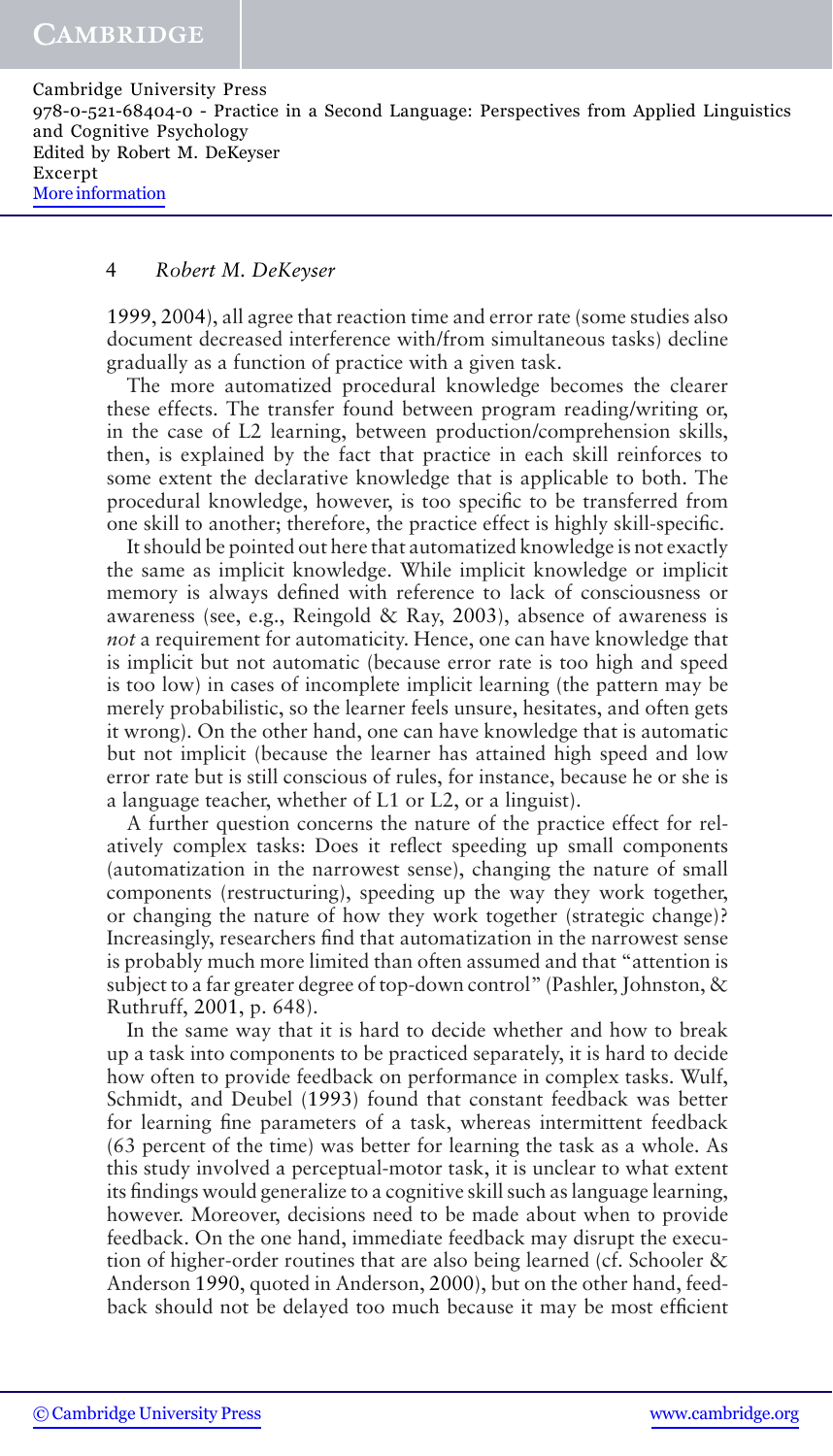*Situating the concept of practice* 5

when it is provided while the procedural "knowledge" that led to the error is still active in memory. Most importantly, perhaps, a substantial amount of evidence suggests that what is best for improving performance in the short run can be worst in the long run, especially for transfer. Less frequent feedback leads to less immediate improvement but to better performance in the long run, at least for a variety of perceptual and motor tasks (Schmidt & Bjork, 1992). Needless to say, eventual performance and transfer are more important in real life and even to some extent in school contexts than short-term performance.

# **The notion of practice in educational psychology**

Educators and educational psychologists do not doubt the importance of practice. Even during the heydays of the cognitive revolution, Ausubel, Novak, and Hanesian wrote:

Although much significant meaningful learning obviously occurs during initial presentation of the instructional material, both overlearning and most longterm retention presuppose multiple presentations of trials (practice). Both learning process and outcome customarily encompass various qualitative and quantitative changes that take place during these several trials. Learning and retention, therefore, ordinarily imply practice. Such practice, furthermore, is typically specific (restricted to the learning task) and deliberate (intentional). (1978, p. 311)

Much more recently, Bransford, Brown, and Cocking, for instance, stated that "in deliberate practice, a student works under a tutor (human or computer based) to rehearse appropriate practices that enhance performance" (1999, p. 166) and pointed out that deliberate practice can lead to an enormous reduction in the time it takes individuals to reach real-world performance criteria. Ericsson and associates (Ericsson, Krampe, & Tesch-Römer, 1993; Ericsson & Charness, 1994; Starkes & Ericsson, 2003; see also Ericsson, 1996; Ericsson & Lehmann, 1996) have documented in astounding detail the enormous amount of deliberate practice it takes to become a truly expert performer such as a world-class musician, chess player, or athlete. Others (e.g., Maguire, Valentine, Wilding, & Kapur, 2003; Wilding & Valentine, 1997; cf. also Ericsson, 2003) have documented large effects of deliberate practice in performance of highly specific memory tasks.

As is often the case, however, terminology varies from author to author. Legge, for instance, makes a distinction between practice, which may "simply involve using the skills that have been acquired, sometimes imperfectly" (1986, p. 228), and training, which involves "a deliberate scheme to assist learning." On the other hand, Haskell (2001) gives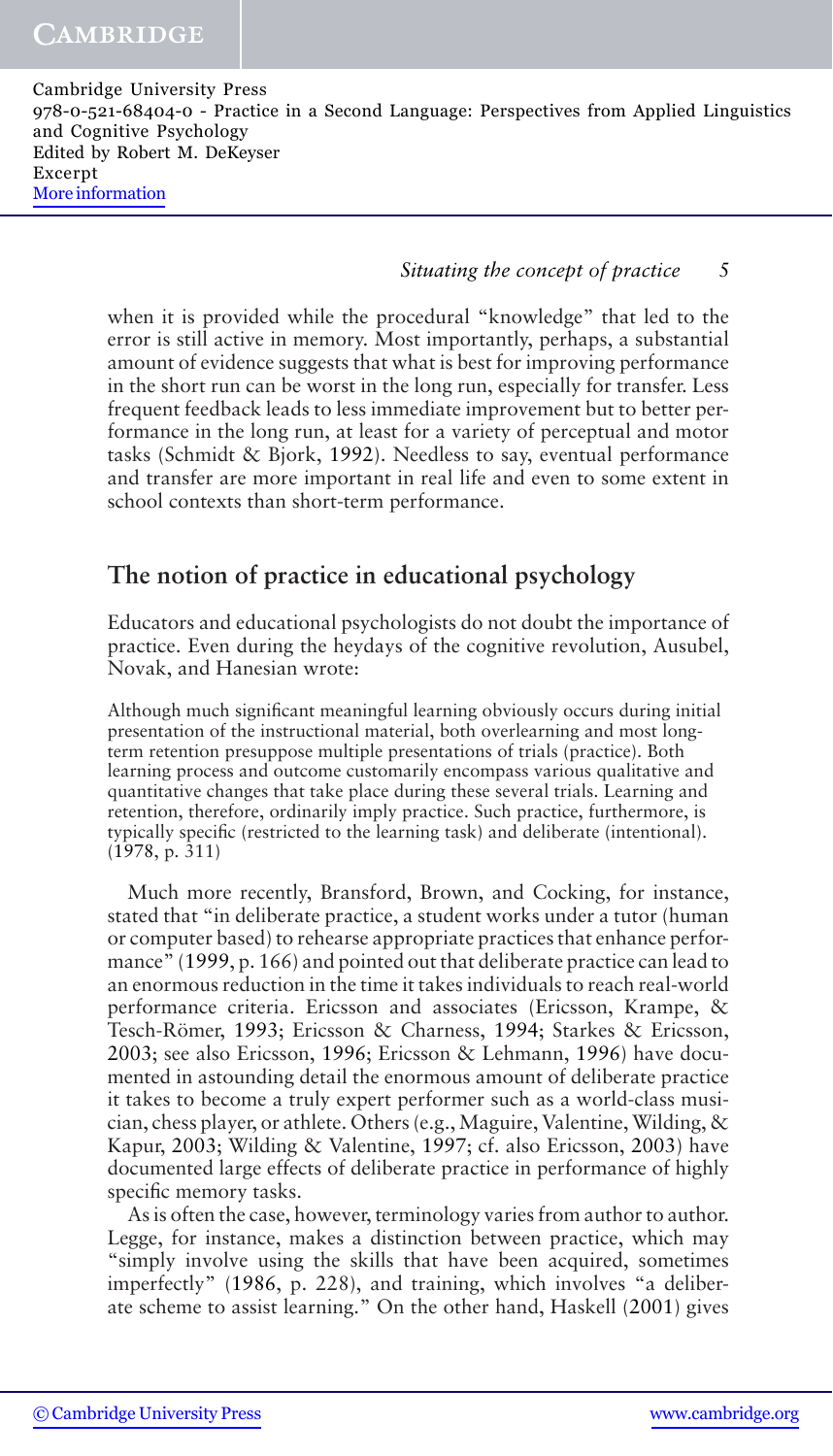## 6 *Robert M. DeKeyser*

training a more narrow, negative meaning of drilling or teaching recipes, which leads to the well-known lack of transfer. It should be clear that we will use the term *practice* in a sense that is both narrower than Legge's (for we are dealing with activities planned to assist initial learning of new elements of a language) and much broader than mere drilling (for we include a variety of loosely structured communicative activities).

A large part of the educational literature on practice concerns the issue of transfer, whether it be from one classroom task to another or from the classroom to performance on the job. A central concept here is that of transfer-appropriate processing: transfer is likely to occur to the extent that the cognitive operations involved in the new context, task, or test recapitulate or overlap with those engaged in during initial learning (see, e.g., Whittlesea & Dorken, 1993). "Knowledge that is overly contextualized can reduce transfer; abstract representations of knowledge can help promote transfer" (Bransford et al., 1999, p. 41). One particular form that this problem can take is that of trying to teach procedural knowledge without an adequate declarative base. Singley and Anderson (1989) point out not only that transfer between related skills such as reading and writing computer programs is limited but that where it does happen it appears to occur via declarative knowledge of the underlying rules. If a student only grasps a problem through a limited number of examples, learning may be quick but transfer is doubtful. If the principle or rule underlying the examples is thoroughly understood, transfer will be much easier, but examples are still necessary for establishing usable knowledge (see esp. Anderson, Fincham, & Douglass, 1997). "Without an adequate level of initial learning, transfer cannot be expected. The point seems obvious, but it is often overlooked" (Bransford et al., 1999, p. 41).

On the other hand, narrow procedural knowledge, while it is less generalizable, is not only the most efficient in those contexts where it is applicable but it is also more durable (Healy, King, Clawson, Sinclair, Rickard, Crutcher et al., 1995; Healy, Barshi, Crutcher, Tao, Rickard, Marmie et al., 1998).

## **The concept of practice in applied linguistics**

Few applied linguists have attempted to define what exactly constitutes practice. Ellis has been among the most explicit. He states that "practice ... involves an attempt to supply the learner with plentiful opportunities for producing targeted structures in controlled and free language use in order to develop fully proceduralized implicit knowledge" (1993, p. 109). This may seem uncontroversial, but what Ellis says in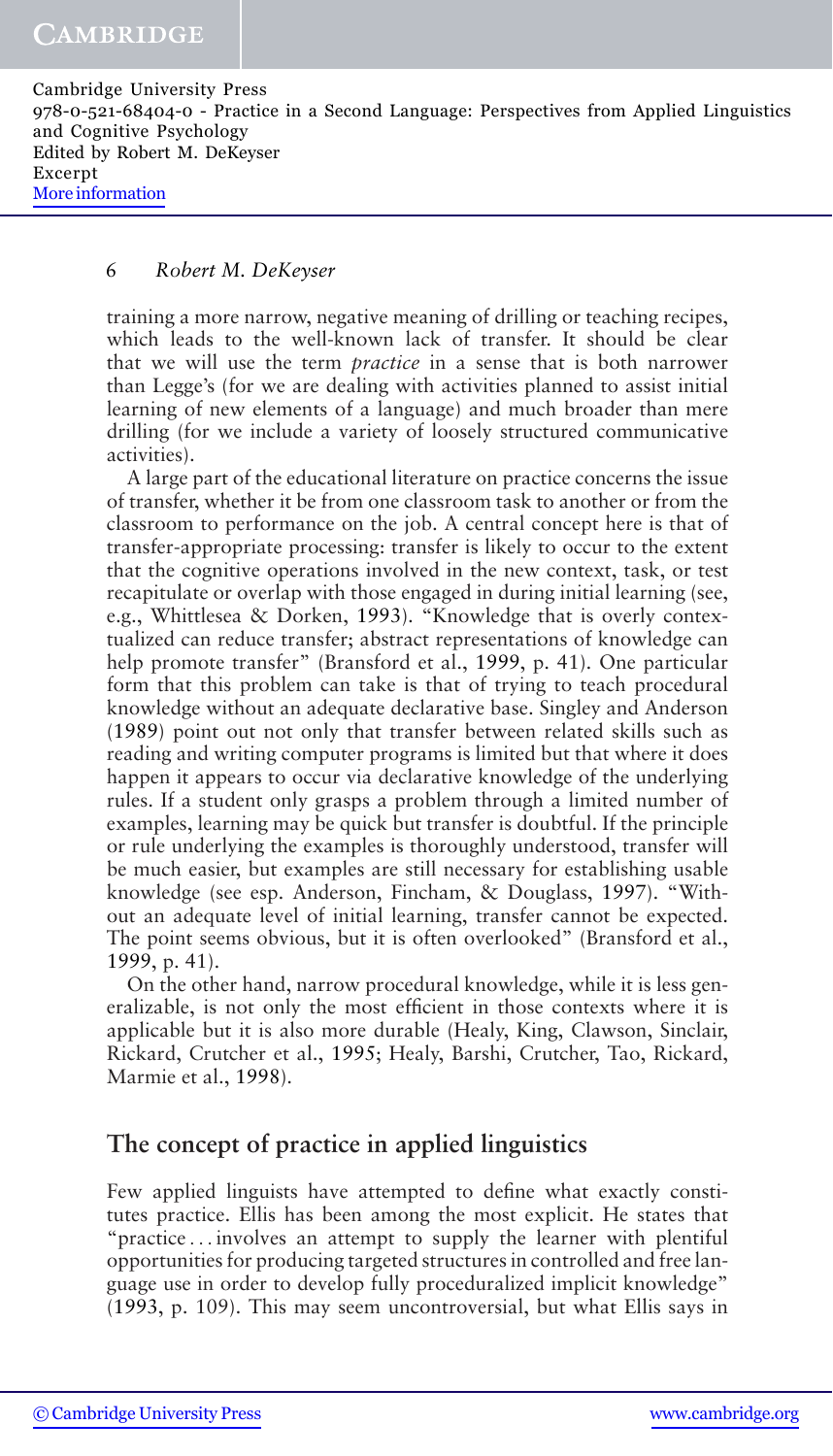## *Situating the concept of practice* 7

the next few sentences makes it clear that the concept is far from obvious. Because of the emphasis he puts on procedural knowledge, he takes the point of view that (production) practice is important for teaching pronunciation and formulaic knowledge but not for the teaching of grammar rules: "What is being challenged here is the traditional role it has played in the teaching of grammatical items" (p. 109). This point of view, of course, reflects the Chomskyan distinction between competence and performance: practice is to improve performance, not to teach competence, the most prototypical form of which is our intuitive knowledge of grammar rules. This competence has always been seen as either acquired or not, but not something gradual; furthermore, once something has been acquired, Chomskyan theory sees it as available for use in performance, except for certain constraints on the latter which are considered to be beyond the scope of linguistics proper (see e.g., Chomsky, 1965, p. 3; 1980; 1986, chaps. 1 and 2).

The Chomsky/Ellis point of view, however, is at odds with both the cognitive psychology of skill acquisition and much current theorizing in applied linguistics, most notably with VanPatten's theory of input processing. Cognitive psychologists stress the role of practice in transforming declarative/explicit knowledge into procedural/implicit knowledge. Clearly, it is implicit knowledge that corresponds to the Chomskyan notion of linguistic competence, not explicit, and clearly practice is needed to achieve it, unless one believes it is also *acquired* completely implicitly – and Ellis does not seem to believe *that*: "Perhaps we do not have to bother with trying to teach implicit knowledge directly" (2002, p. 234).

VanPatten's theory of input processing (e.g., 1996, 2003), on the other hand, clearly aims at building the procedural knowledge needed for the use of grammar rules in comprehension *after* the declarative knowledge of these rules has been taught explicitly. (VanPatten's thinking is clearly in line with skill acquisition theory on this point; whether this procedural knowledge transfers easily to production skills is a different matter, as will be discussed.) Ellis himself appears to have shifted recently toward a less radical competence/performance, rule/item, declarative/procedural, implicit/explicit view: "Production, then, may constitute the mechanism that connects the learner's dual systems, enabling movement to occur from the memory-based to the rule-based system and vice versa. If this interpretation is correct, learners may not be so reliant on input as has been generally assumed in SLA. They may be able to utilize their own internal resources, via using them in production, to both construct and complexify their interlanguages" (2003, p. 115). This also seems to be the position of Diane Larsen-Freeman: "Output practice, then, does not simply serve to increase access to previously acquired knowledge. Doing and learning are synchronous" (2003, p. 114).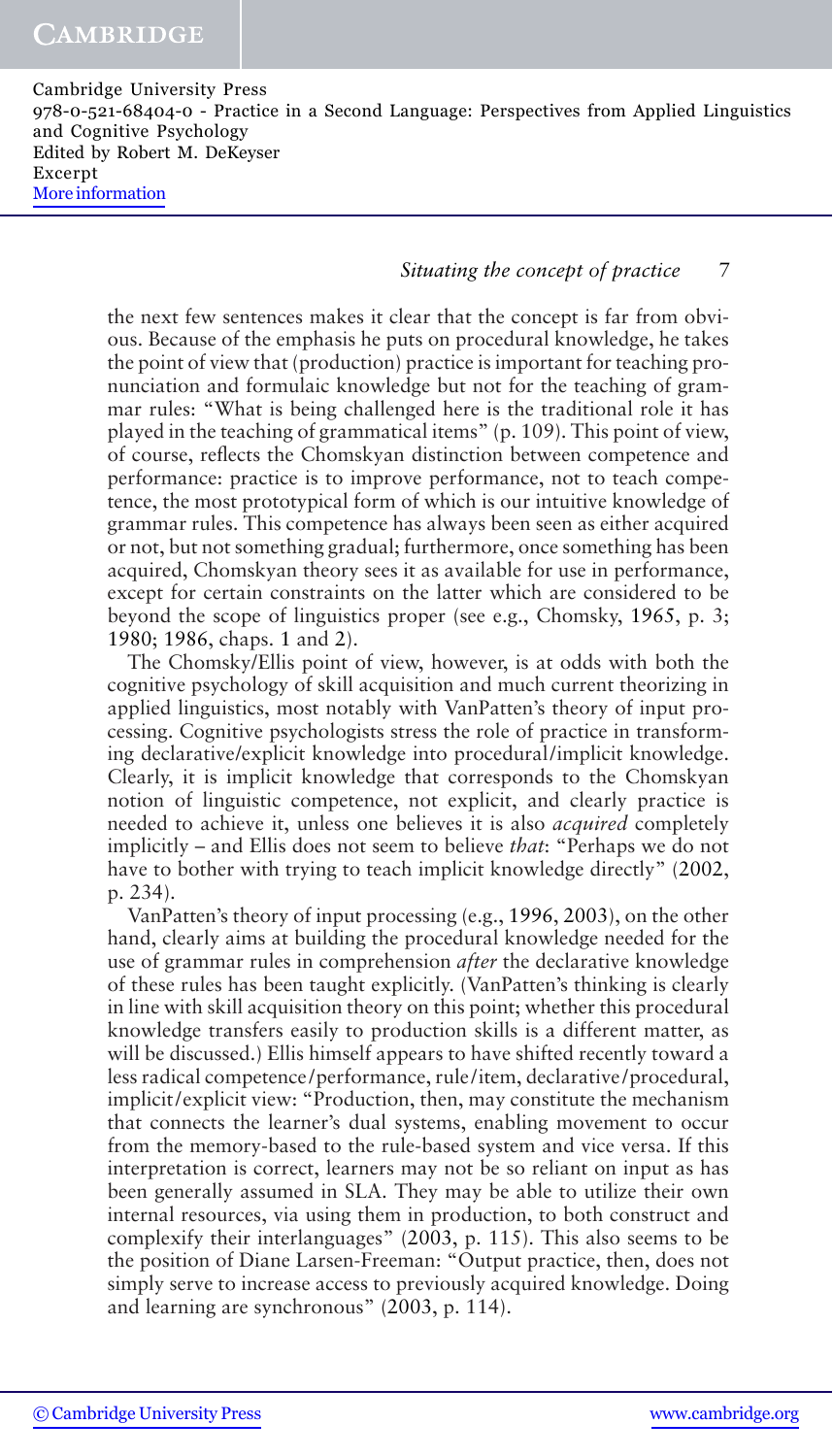## 8 *Robert M. DeKeyser*

As previously stated, in this book we define practice as specific activities in the second language engaged in systematically, deliberately, with the goal of developing knowledge of and skills in the second language. Contributors to this volume put different emphases on the importance of practicing what one already knows in principle (see Legge's definition above, and the chapters by Muranoi and DeKeyser in this volume) versus deliberately engaging in tasks that are supposed to draw attention to new phenomena or engender new insights (see esp. the chapters by Leow and Mackey in this volume). As Robinson (this volume) points out, the two processes typically go together anyhow. While accessing existing knowledge, the learner becomes aware of gaps or inconsistencies in it, which may lead to restructuring or expansion of this knowledge, potentially by incorporation of input from a native-speaking interlocutor.

# **Issues surrounding practice in applied linguistics**

While much of the literature quoted in the first two sections of this chapter is couched in language that may be unfamiliar to second language acquisition researchers, parallels abound between the questions asked in cognitive and educational psychology and those that bedevil our own field. How skill-specific and how task-specific is the effect of practice; in other words, how much transfer can be expected? How much feedback should be given, how, and at what time to maximize the effect of practice? Can explicit knowledge be automatized through practice to the point of becoming equivalent to implicit acquired knowledge? How does automaticity develop in the course of practice? These issues will be outlined here and discussed in more depth in the final chapter of this book.

Complete answers to these questions are not available in large part because empirical research on practice has been quite limited in recent decades. Between the bad memories of audiolingual mechanical drills and the subsequent emphases in the 1970s, 1980s, and 1990s on authentic communication, focus on meaning, and task-based learning, few researchers in the post-audiolingual period have addressed the issue of practice head-on (cf. also Larsen-Freeman, 2003, pp. 102 and 106).

The skill-specificity issue is probably the one that has drawn the most attention in applied linguistics lately (see esp. DeKeyser, Salaberry, Robinson, & Harrington, 2002; Izumi, 2002, 2003; Muranoi, this volume; VanPatten, 2002a, 2002b, 2003, 2004). Cognitive psychology has much to say about the specificity of skills (see esp. Anderson, 1993; Anderson & Fincham, 1994; Anderson, Fincham, & Douglass, 1997; Müller, 1999; Singley & Anderson, 1989), but of course its findings cannot be transferred blindly to issues of second language acquisition. Both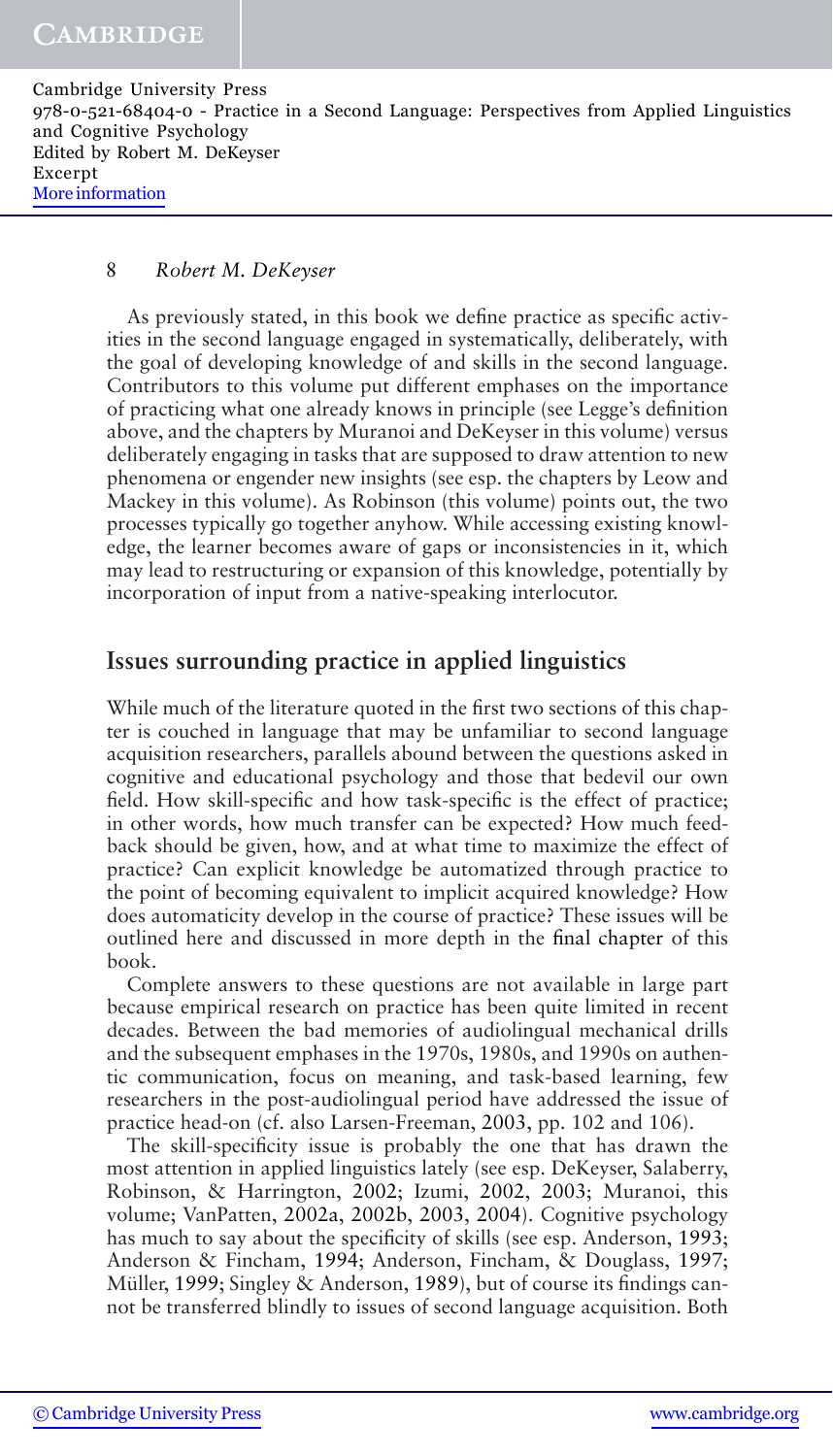#### *Situating the concept of practice* 9

Ellis (1992, 1993, but see the 2003 quote on page 7) and VanPatten (see esp. VanPatten & Cadierno, 1993; VanPatten & Oikkenon, 1996) take the view that while input practice leads to acquisition, output practice merely serves to improve fluency. On the other hand, studies such as those by DeKeyser (1997), DeKeyser and Sokalski (1996), and Izumi (2002) clearly show a lack of transfer between receptive and productive skills at the level of both proceduralized and automatized knowledge.

The problem of transfer, discussed so often in cognitive psychology and even more in educational psychology, applies also at the broader level of transfer from declarative knowledge to procedural skill and of knowledge and skill from one context to another, in particular from the classroom to the native-speaking environment. Transfer from declarative knowledge to procedural skill has been discussed very widely (see e.g., Carroll, 2001; DeKeyser, 1997, 2003; Doughty, 2003; Ellis, 1992, 1993, 2003; Hulstijn, 2002; Krashen, 1982, 1999; McLaughlin, 1987; Skehan, 1998), and is often referred to as the interface issue. A typical case of the other kind of transfer, from the classroom context to the real world, is, of course, the semester abroad context. Research on the latter topic illustrates both that this transfer is far from obvious and that study abroad is not as obviously ideal for practicing foreign language skills as is often assumed (see esp. Brecht & Robinson, 1993; Brecht, Davidson, & Ginsberg, 1995; DeKeyser, this volume). DeKeyser argues that these two transfer issues, from one kind of knowledge and skill to another and from one context to another, are intertwined in study abroad programs.

Another prominent issue already mentioned is the separation of a complex skill into separate components in terms of teaching, practicing, and providing feedback. Most L2 teaching methodologies of the last 30 years, such as communicative language teaching, the natural approach, and task-based learning, are much less inclined to take language apart into small components than was the case for older methods such as grammartranslation, audiolingualism, or cognitive code. But what exactly the ideal point is on the analytic/synthetic dimension of curriculum design, and what this implies for practice activities, is still far from resolved, especially in the foreign language context (see esp. Ortega, this volume).

The usefulness of feedback in general, and of specific techniques such as explicit error correction, negotiation of meaning, or recasts has been the subject of much debate in applied linguistics but has only recently become the subject of a considerable number of empirical studies (see esp. Iwashita, 2003; Leeman, 2003; Nicholas, Lightbown, & Spada, 2001; Pica & Washburn, 2002). It appears from this literature that feedback tends to have a substantial positive effect (see esp. Leeman, this volume, and the meta-analysis in Russell & Spada, 2006), but the amount of empirical evidence gathered so far is insufficient to answer more specific questions about when and how to give feedback with any degree